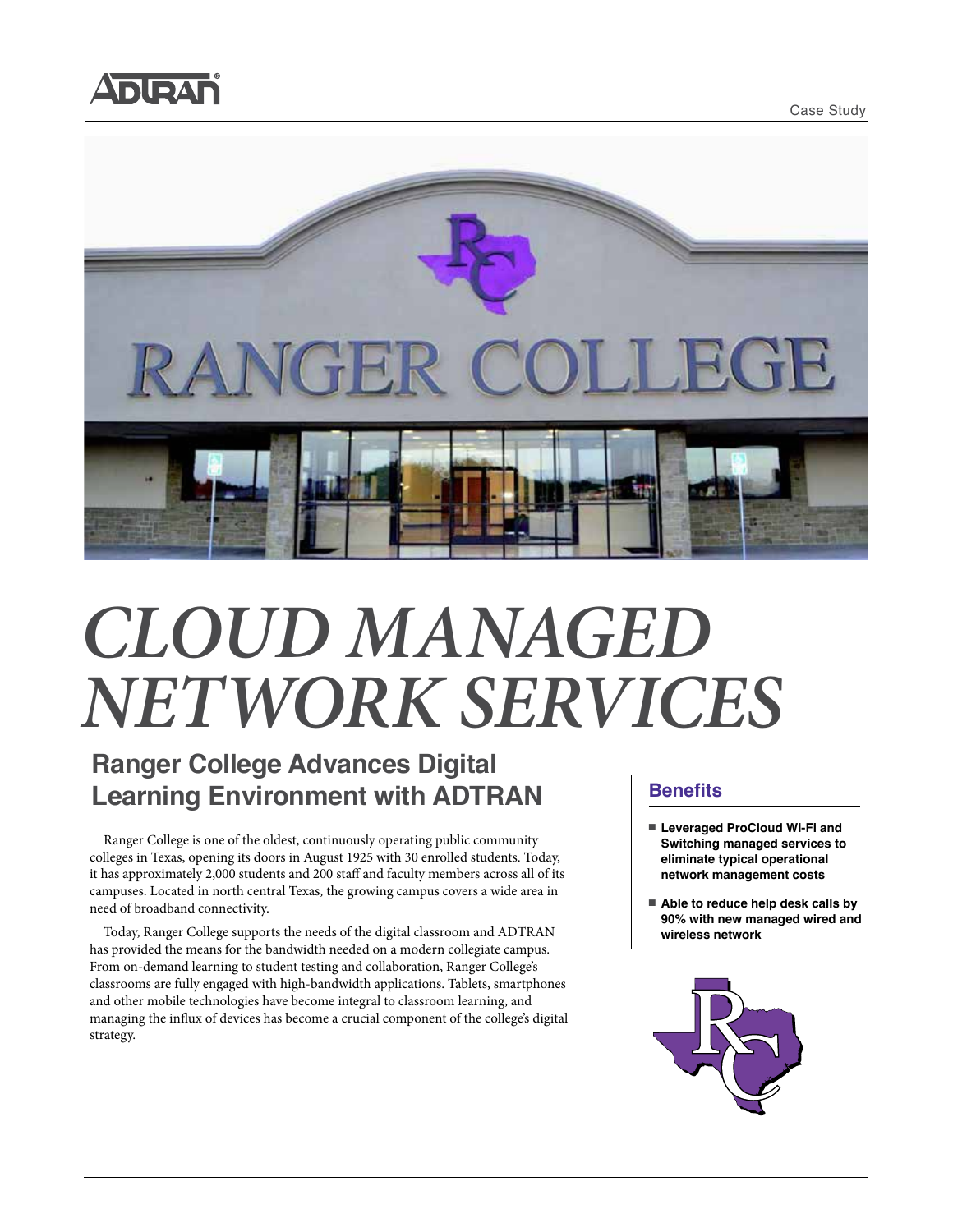#### Access Points Causing Connectivity Issues

Ranger College currently has 16 different buildings that require connectivity, including classrooms and dormitories. To provide Internet access to these buildings, Ranger College had previously installed access points (APs) throughout its campus to serve students, staff and guests. As problems began to arise with these APs, the college's help desk began to receive numerous calls from students and staff about slow and failing Internet connectivity throughout the campus.

 The legacy APs installed were mixed and matched and supplied by various suppliers, with the quality of the APs themselves ranging from good to poor. This caused sporadic connectivity issues across the college's network. As a result, when an AP would fail, the college's IT manager had trouble identifying which APs were causing the trouble, as using multi-vendor APs meant no one program gave the IT department a full view of the network. Another trouble spot was the APs needed to be distributed more evenly, as some areas had an overabundance of APs, while other areas did not feature enough coverage.

"We never had a good network backbone to support our APs, which hindered our ability to figure out which ones were malfunctioning to solve our connectivity issues," said Michael Beran, IT director, Ranger College. "We needed something that simply worked correctly, and could help us deploy the right amount of quality APs where they were needed."

#### Ranger College Deploys ADTRAN Solutions

Working through its ISP, Ranger College turned to ADTRAN to help solve its network issues. Utilizing ADTRAN ProCloud Plus cloud managed wired and wireless network services, Ranger College was able to streamline its entire network infrastructure.

"We viewed several different solutions through our service provider, and decided that ADTRAN was the best choice," said Beran. "ADTRAN empowered us to eliminate our network issues, and provide quality connectivity for our students, staff and faculty."

With the installation of ADTRAN switches and APs, Ranger College was able to create a uniform network infrastructure across its campus. ADTRAN APs were strategically placed around the campus grounds to provide the greatest connectivity to all buildings and ADTRAN's outsourced managed services suite was also leveraged to offload network management and provide a complete, real-time look into the network at all times. Ranger College was able to layer on a number of professional services, including initial site surveys, installation, student and staff helpdesk, alert monitoring and full system management through the cloud.

"Overall, the installation process was very smooth. I never had any issues with ADTRAN during the deployment, and it was done in a very timely fashion, which helped limit network downtime for the college," said Beran.

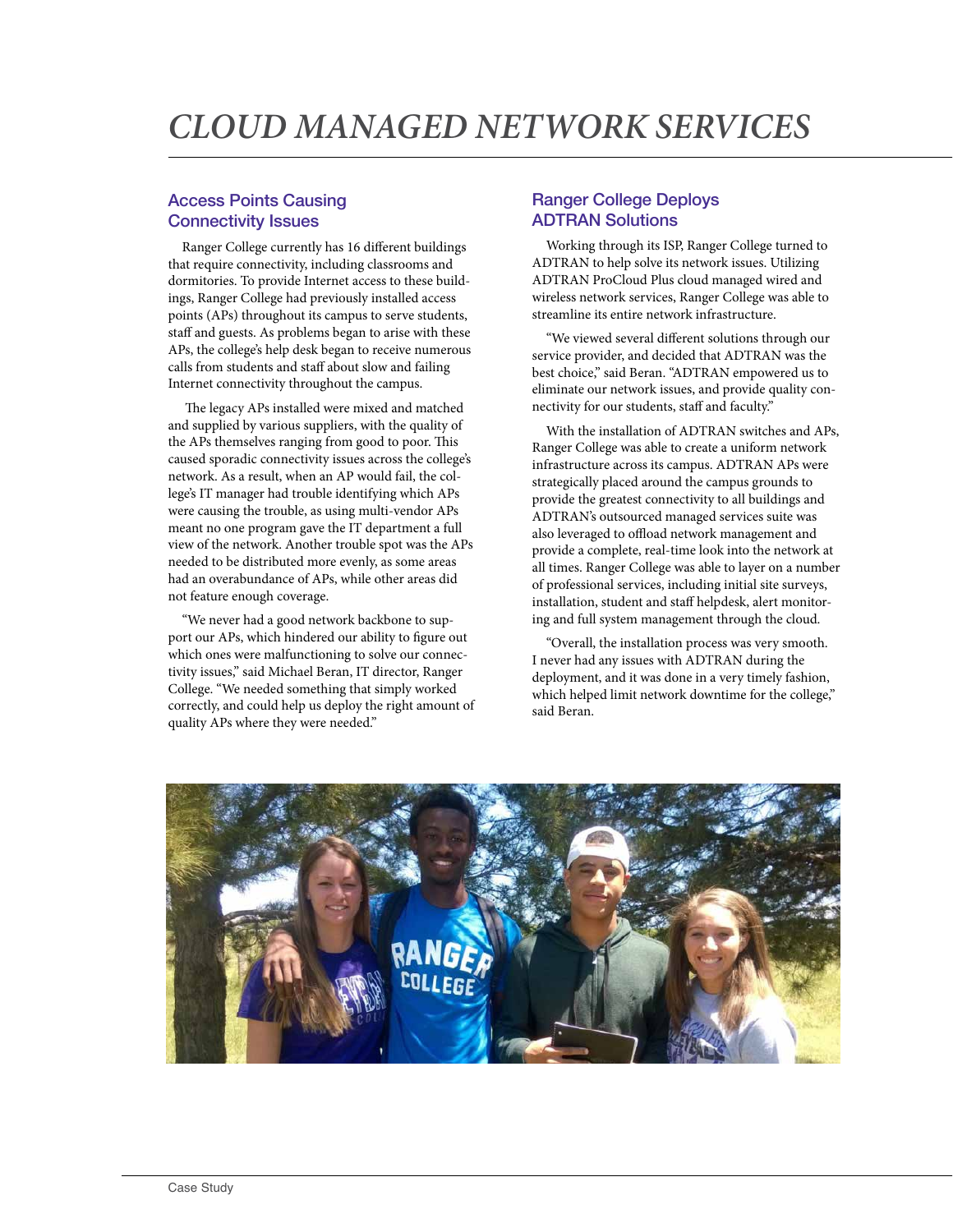## **Ranger College**



#### Constant and Reliable Connectivity

Since deploying ADTRAN ProCloud Plus services, Ranger College has experienced significant improvements within its network. Beran said the help desk has seen a dramatic reduction in calls by reducing service calls by over 90% per week, with almost no issues with Wi-Fi connectivity.

Utilizing ADTRAN's ProCloud Plus cloud managed wired and wireless network services allows the IT department to seamlessly support all of Ranger College's connectivity needs, from the classroom to the main office. ADTRAN ProCloud Plus services also cover the help desk queries, providing a "first response" call center to answer end-user Wi-Fi connectivity and usage questions. If problems do arise with bandwidth requirements, ProCloud Plus services enable the IT department to scale bandwidth up or down at a moment's notice. These services give Ranger College's IT department the ability to offload the management of the network paired with the latest generation technology.

In addition, ADTRAN's sophisticated network monitoring allows Beran to view the entire network from a single location and isolate specific APs that might be malfunctioning. With the AP issues solved, Beran is able to focus his attention on digital learning applications and other demands. ADTRAN's ProCloud Plus services give Beran and Ranger College peace of mind that no matter where someone is on campus, they can connect their device to a robust network that will always be there when they need it.

"It's challenging for schools to keep up with the demand for mobility. Traditional network architecture is unable to handle the growing connectivity demands in classrooms as digital learning expands," said Beran.

For Ranger College, the ADTRAN deployment was both quick and timely, reducing downtime to a minimum, and getting the campus network up and running. Since the deployment, college management, staff, and students have been very happy with the service ADTRAN has provided.

Moving forward, Beran stated he will be looking to use ADTRAN in all campus locations, including the college's new building additions. These additions will feature more classroom buildings and learning spaces for students.

"The fact that I don't have to think or worry about the state of our network has made our lives easier," said Beran. "Students can access the network wherever they are on campus and instructors can focus on teaching instead of spending time trying to connect to a faulty AP. ADTRAN has made that possible for us."